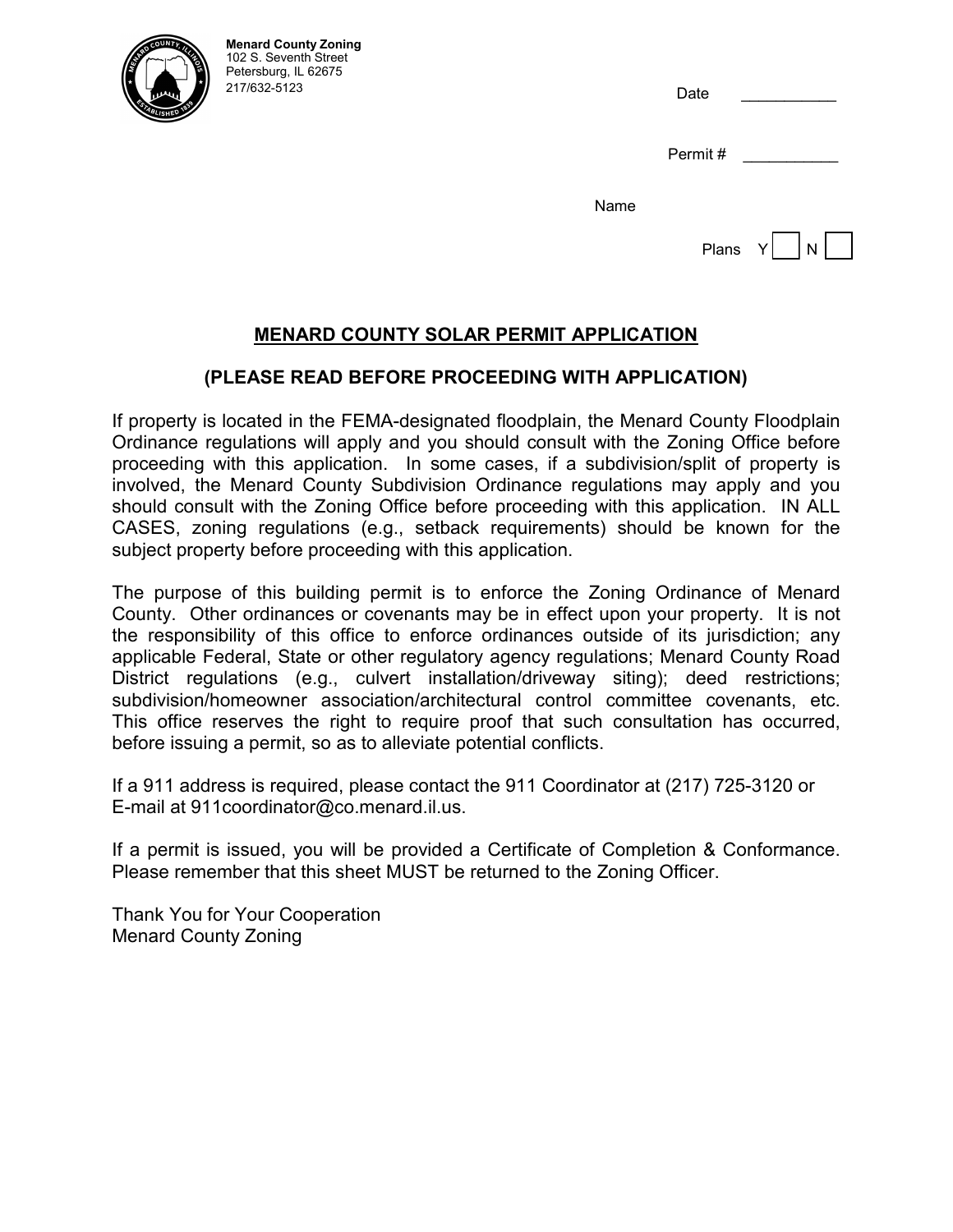**PROPERTY INFORMATION (To be filled out by Zoning Office after consultation with property owner/applicant):**

| *ZONING DISTRICT: AG RR R1 R3                                                                                           |  |               | <b>B1</b> | <b>B2</b> | M1 PL                 |                   |     |
|-------------------------------------------------------------------------------------------------------------------------|--|---------------|-----------|-----------|-----------------------|-------------------|-----|
| *IS PROPERTY IN A FLOODPLAIN?                                                                                           |  | <b>YES</b>    |           | <b>NO</b> |                       |                   |     |
| *DOES PARCEL, USE OR STRUCTURE QUALIFY AS A LEGAL NON-CONFORMITY? YES                                                   |  |               |           |           |                       |                   | NO. |
|                                                                                                                         |  |               |           |           |                       |                   |     |
| *MINIMUM REQUIRED SETBACKS & MAXIMUM STRUCTURE/BUILDING HEIGHT, FOR YOUR<br>PROPERTY & ZONING DISTRICT, ARE AS FOLLOWS: |  |               |           |           |                       |                   |     |
| <b>FRONT</b>                                                                                                            |  | measured from |           |           |                       | RIGHT-OF-WAY LINE |     |
|                                                                                                                         |  |               |           |           | Or                    |                   |     |
| <b>SIDES</b>                                                                                                            |  |               |           |           | <b>CENTER OF ROAD</b> |                   |     |
| <b>REAR</b>                                                                                                             |  |               |           |           |                       |                   |     |
| <b>HEIGHT</b>                                                                                                           |  |               |           |           |                       |                   |     |
|                                                                                                                         |  |               |           |           |                       |                   |     |
|                                                                                                                         |  |               |           |           |                       |                   |     |

\_\_\_\_\_\_\_\_\_\_\_\_\_\_\_\_\_\_\_\_\_\_\_\_\_\_\_\_\_\_\_\_\_\_\_\_\_\_\_\_\_\_\_\_\_\_\_\_\_\_\_\_\_\_\_\_\_\_\_\_\_\_\_\_\_\_\_\_\_\_\_\_\_\_\_\_\_\_\_\_\_\_\_\_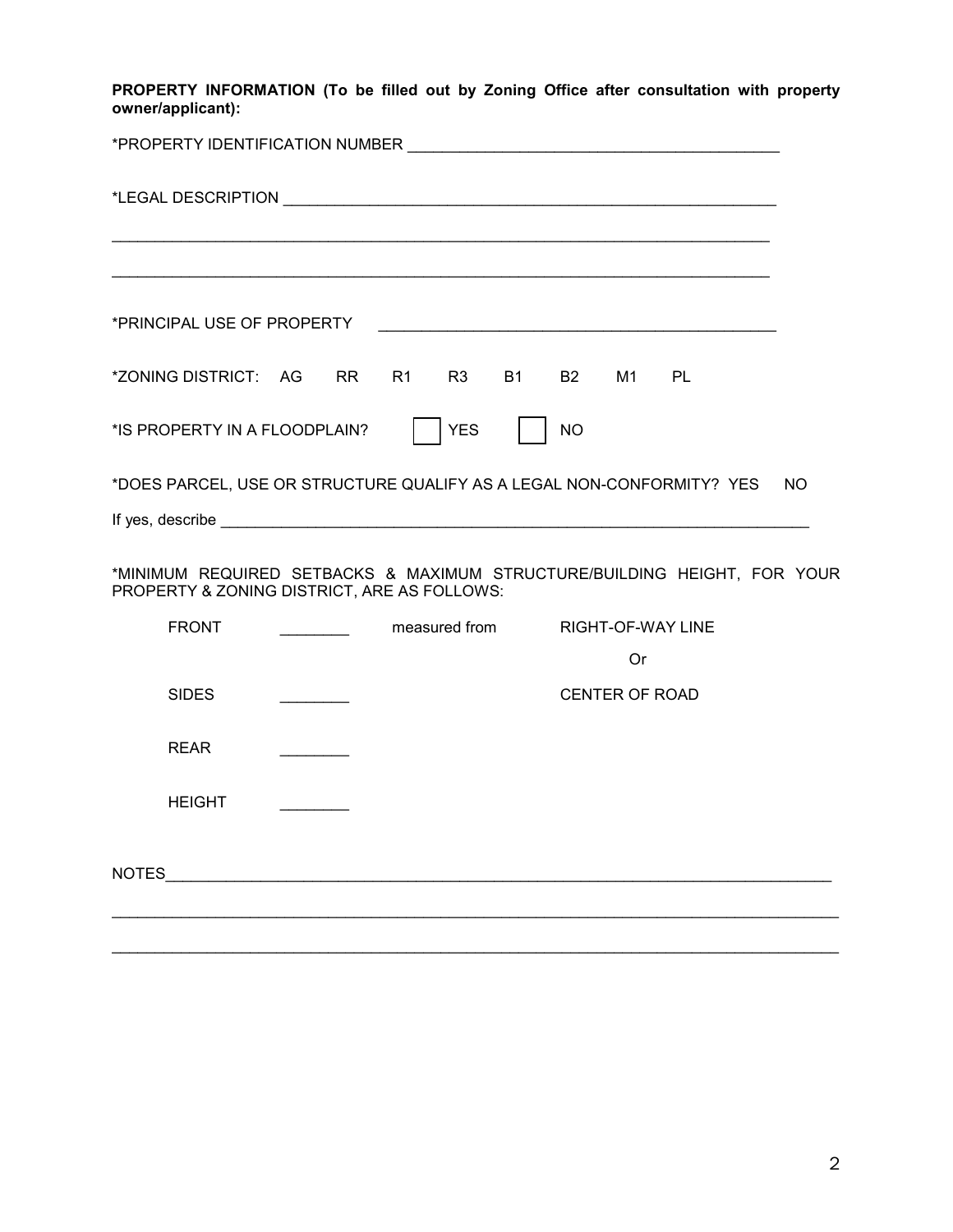# **APPLICANT INFORMATION (To be filled out by Property Owner/Applicant):**

| *PROPERTY OWNER:                                                    | *APPLICANT (IF DIFFERENT):                                                                |
|---------------------------------------------------------------------|-------------------------------------------------------------------------------------------|
| <b>NAME</b>                                                         | <b>NAME</b>                                                                               |
| <b>ADDRESS</b><br><u> 1989 - Johann Barbara, martxa alemaniar a</u> | ADDRESS _____________________________                                                     |
|                                                                     | the control of the control of the control of the control of the control of the control of |
| PHONE #s                                                            |                                                                                           |
| E-MAIL                                                              | E-MAIL<br><u> 1989 - Jan Barnett, fransk politiker (d. 1989)</u>                          |
| DIFFERENT FROM ABOVE)                                               | *COMMON ADDRESS OF PROPERTY WHERE STRUCTURE IS TO BE BUILT/ERECTED (IF                    |
| *The purpose of this building permit would be to:                   |                                                                                           |
| Build a new ground mount PV<br>Build a new roof mount PV            |                                                                                           |
|                                                                     |                                                                                           |

**\*PHOTOVOLTAIC SYSTEM CAPACITY \_\_\_\_\_\_\_\_\_\_\_\_\_\_**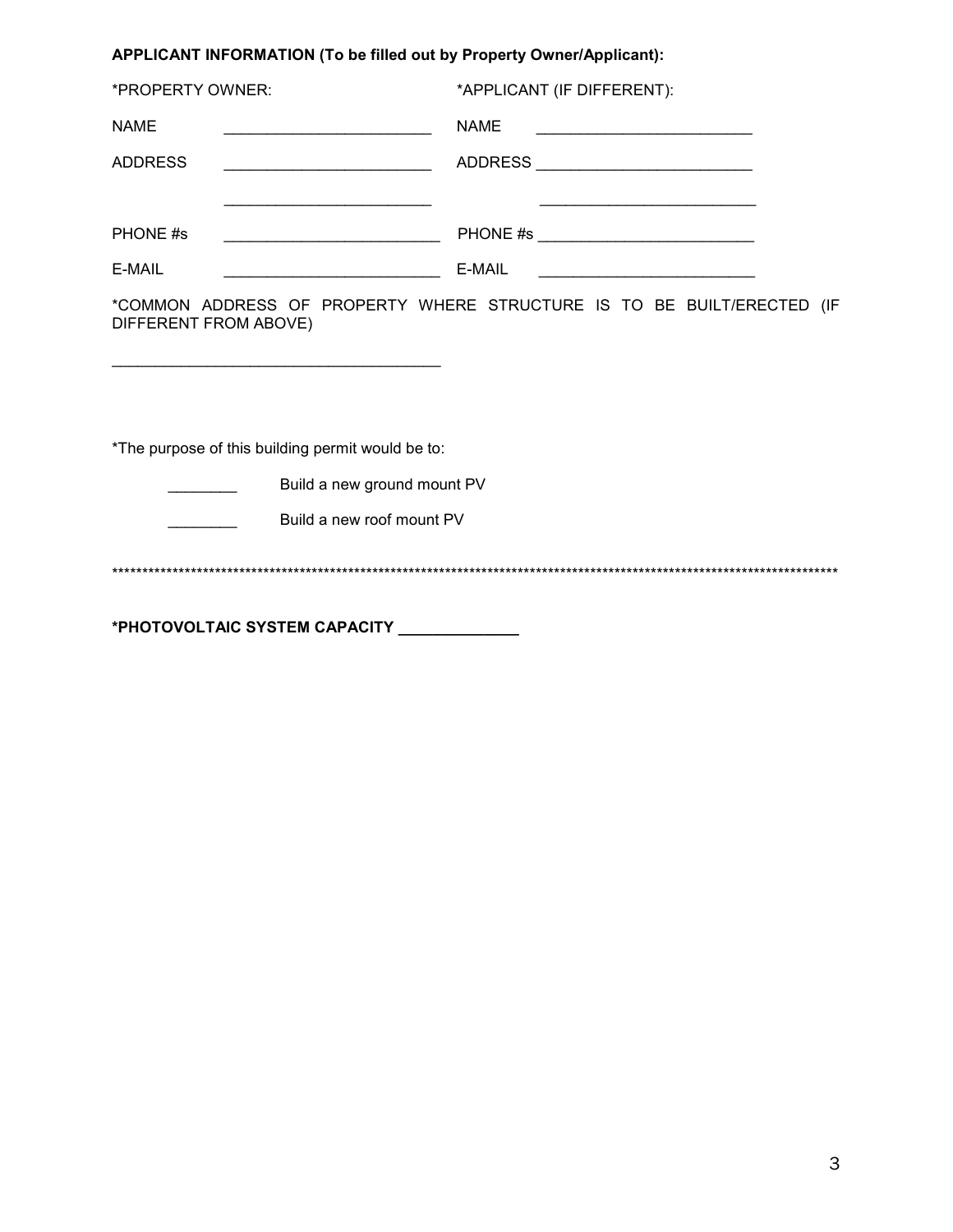Please provide a sketch of your property/parcel showing existing structures (if applicable) and proposed structure(s) with the dimensions of each structure. Please show measured setbacks/distances from a proposed structure(s) building line to each property line or center of road, representing minimum setback requirements are being met. Please show driveways and parking areas.

# **NORTH**

**WEST EAST**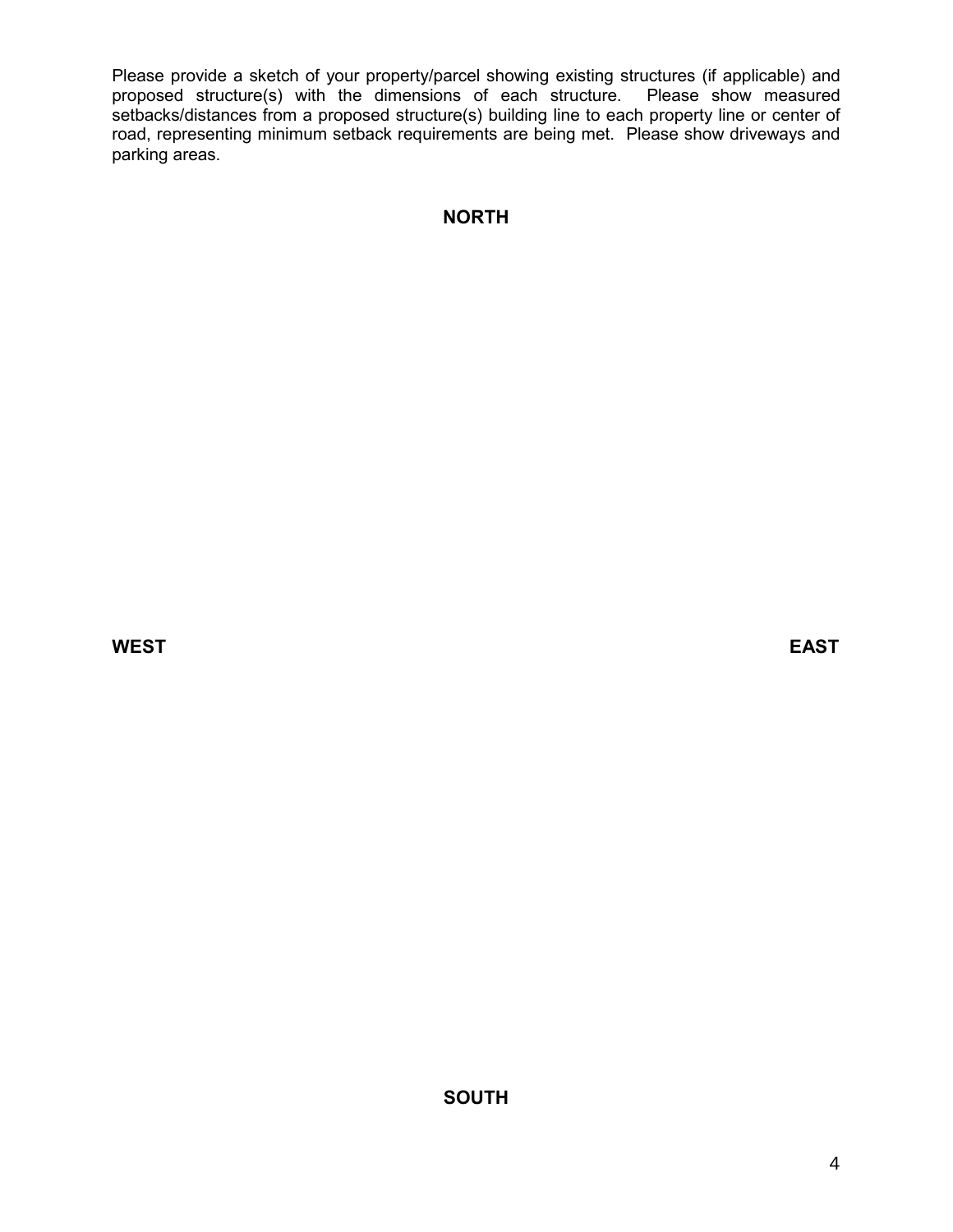Schedule of Fees:

# **8.01 FEES CHARGED FOR SOLAR BUILDING PERMITS.**

The fees for processing the applications for building permits and mechanical permits shall be collected by the Zoning Administrator who shall be accountable to the County for such fees as follows:

| 11-20 kilowatts (kW-dc)<br>\$150                                       |
|------------------------------------------------------------------------|
|                                                                        |
| 21-50 kilowatts (kW-dc)<br>\$300                                       |
| \$500<br>51-100 kilowatts (kW-dc)                                      |
| \$1,000<br>101-500 kilowatts (kw-dc)                                   |
| \$3,000<br>$501-1000$ kilowatts (kW-dc)                                |
| $$3,000$ (first MW) + \$500 per additional MW<br>$1+$ Megawatt (MW-dc) |

\*Solar Thermal Systems convert BTU to kilowatts (kW-dc)

Fee (To be filled in by Zoning Office) \$ \_\_\_\_\_\_\_\_\_\_\_\_\_

(Checks Payable to "Menard County Zoning")